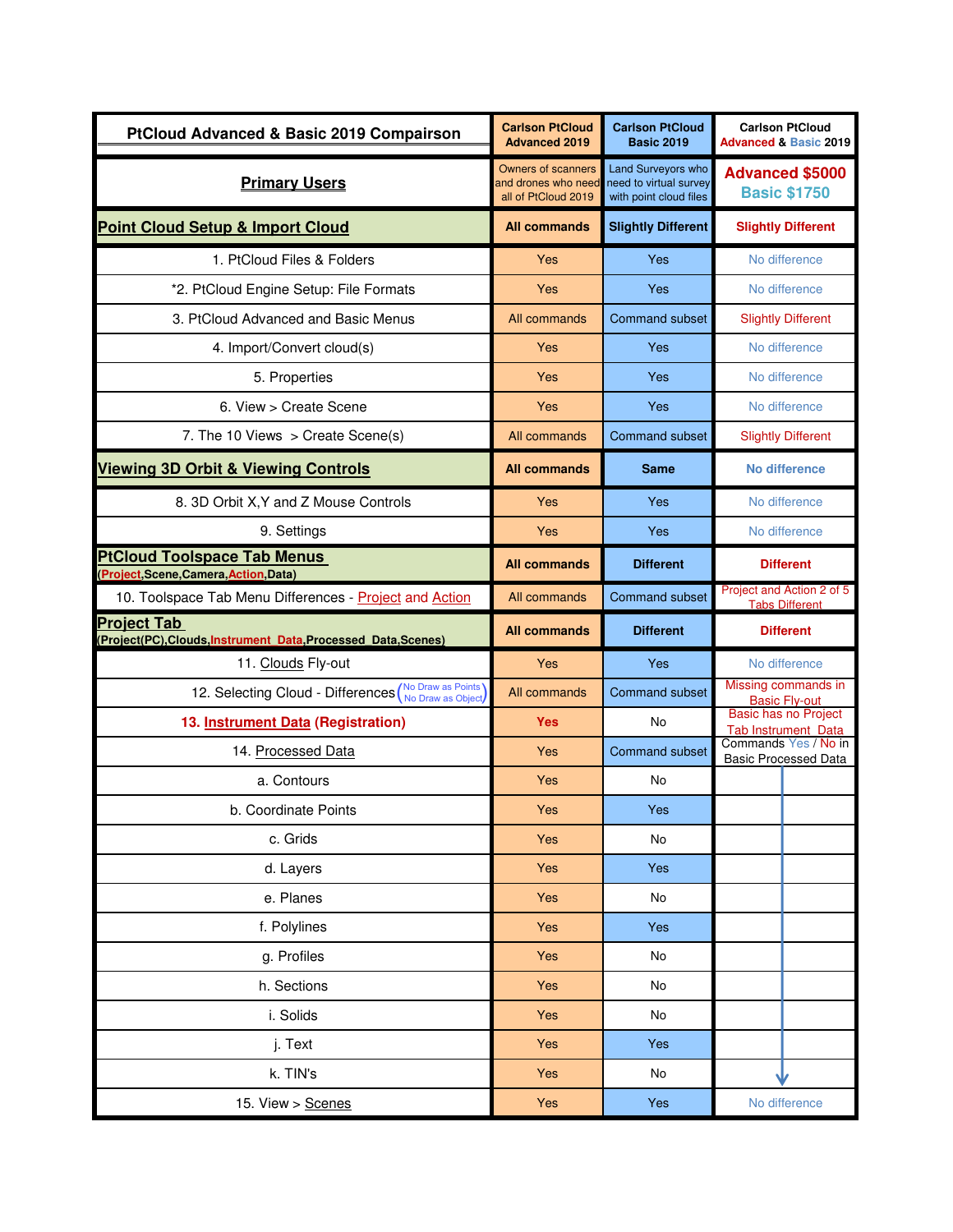| <b>Action Tab</b>                                         | <b>All commands</b> | <b>Different</b>          | <b>Different</b>                            |
|-----------------------------------------------------------|---------------------|---------------------------|---------------------------------------------|
| 16. Action Advanced and Basic differences                 | Yes                 | Yes                       | No difference                               |
| a. Selection Set (Slice & Dice) category                  | <b>Yes</b>          | <b>Yes</b>                | No difference                               |
| b. Edit category                                          | Yes                 | Yes                       | No difference                               |
| c. Transform category                                     | Yes                 | Yes                       | No difference                               |
| d. Create category > Virtual Survey (F2F)                 | All commands        | <b>Command subset</b>     | <b>Different</b>                            |
| e. Extract category                                       | All commands        | No                        | No Extract items in Basic                   |
| f. Command History                                        | Yes                 | Yes                       | No difference                               |
| Virtual Survey features - Differences in Create & Extract | <b>All commands</b> | <b>Different</b>          | <b>Different</b>                            |
| d. Create > i. Points (Field-to-Finish)                   | <b>Yes</b>          | <b>Slightly Different</b> | No 3D Solid Symbols                         |
| ii. Polyline                                              | Yes                 | <b>Yes</b>                | No difference                               |
| iii. Cloud                                                | Yes                 | Yes                       | No difference                               |
| iv. TIN                                                   | <b>Yes</b>          | <b>Slightly Different</b> | Basic only stores to TIN                    |
| v. Text                                                   | Yes                 | No                        | Create items not in Basic                   |
| vi. Grid                                                  | Yes                 | <b>No</b>                 |                                             |
| vii. Solid                                                | Yes                 | No                        |                                             |
| vi. Grid                                                  | <b>Yes</b>          | No                        |                                             |
| vii. Solid                                                | Yes                 | No                        |                                             |
| e. Extract > i. Breaklines                                | Yes                 | <b>No</b>                 | No Extract items in Basic                   |
| ii. Contours                                              | Yes                 | No                        |                                             |
| iii. Profile                                              | Yes                 | No                        |                                             |
| iv. Sections                                              | Yes                 | <b>No</b>                 |                                             |
| v. Bare Earth                                             | Yes                 | No                        |                                             |
| vi. Plane                                                 | Yes                 | No                        |                                             |
| vii. Intersection                                         | Yes                 | No                        |                                             |
| viii. Polyline                                            | Yes                 | No                        |                                             |
| ix. Volume                                                | Yes                 | No                        |                                             |
| <b>Scene Tab</b>                                          | <b>Yes</b>          | <b>Same</b>               | <b>No difference</b>                        |
| 17. Set Cloud Point Size (1 to 10)                        | Yes                 | Yes                       | No difference                               |
| 18. Regions (Classifications)                             | Yes                 | Yes                       | No difference                               |
| 19. Action Tab > Create > Points > Survey By Grid         | Yes                 | <b>Same</b>               | New in both Advanced &<br><b>Basic 2019</b> |

 \*Tesseract Carlson Point Cloud Engine: 100% owned and entirely developed in-house by Carlson Software 3DTK Point Cloud Engine: Developed by freeware consortium of open-source point cloud developers

^ See PDF document detailing similarities and differences between Carlson PtCloud Advanced and Basic 2019 menus